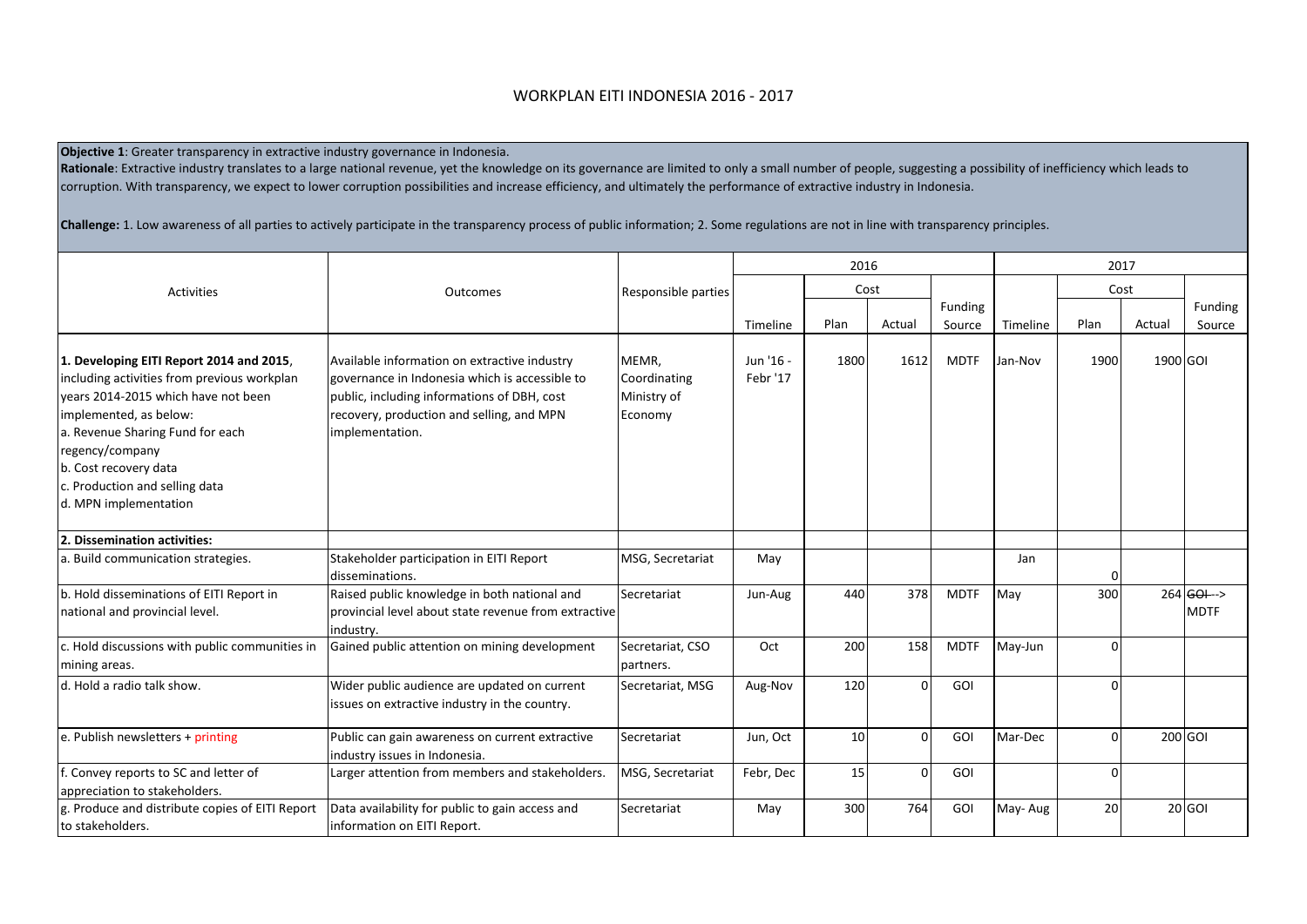| h. Produce video for socialization                                                                                                                           | Improving public understanding of EITI                                                                                                                                                                                                                                                                                                                                                                                    | Secretariat                      |                     |      |          |                    | Jun-Agt  | 100  | 0 MDTF                                          |
|--------------------------------------------------------------------------------------------------------------------------------------------------------------|---------------------------------------------------------------------------------------------------------------------------------------------------------------------------------------------------------------------------------------------------------------------------------------------------------------------------------------------------------------------------------------------------------------------------|----------------------------------|---------------------|------|----------|--------------------|----------|------|-------------------------------------------------|
| i. Launching EITI Report                                                                                                                                     | EITI Report launched for public                                                                                                                                                                                                                                                                                                                                                                                           | Secretariat                      |                     |      |          |                    | April    | 60   | 50 MDTF                                         |
| 3. Hold public discussions:                                                                                                                                  |                                                                                                                                                                                                                                                                                                                                                                                                                           |                                  |                     |      |          |                    |          |      |                                                 |
| a. Discussions with local government.                                                                                                                        | 1. Enhanced knowledge on specific/thematic issues<br>on extractive industry locally 2. Identified list of<br>governance authority reform needs between<br>central, provincial, and regency/city government.                                                                                                                                                                                                               | Secretariat, Local<br>government | Sep                 | 80   |          | 445 MDTF--><br>GOI | Apr-Sept | 210  | 118 MDTF,<br>covers 3a,<br>$3b \rightarrow 601$ |
| b. Discussions with universities / think tanks<br>and companies.                                                                                             | Identified issues on extractive industry governance<br>in Indonesia and find solutions.                                                                                                                                                                                                                                                                                                                                   | Secretariat, PT,<br>Companies    | Sep                 |      |          |                    |          |      |                                                 |
| 4. Enhance report quality                                                                                                                                    |                                                                                                                                                                                                                                                                                                                                                                                                                           |                                  |                     |      |          |                    |          |      |                                                 |
| a. Monthly discussion for specific themes,<br>including follow up on recommendations in EITI<br>Report 2015.                                                 | Increased stakeholder awareness on thematic<br>issues, including follow up on recommendations in<br>EITI Reports 2015.                                                                                                                                                                                                                                                                                                    | Secretariat, MSG                 | Jun-Aug             | 80   |          | 40 MDTF --><br>GOI |          |      |                                                 |
| b. Discussions to prepare validation.                                                                                                                        | Available information on process, achievement,<br>follow up actions, and role of each parties in<br>producing an EITI Report.                                                                                                                                                                                                                                                                                             | Secretariat, MSG                 | Sep-Nov             | 80   | $\Omega$ | <b>MDTF</b>        |          |      |                                                 |
| c. Strengthening on scoping notes.                                                                                                                           | Availability of data, information, and issues to be<br>included in the next EITI Report.                                                                                                                                                                                                                                                                                                                                  | Secretariat, MSG                 | Aug-Oct             | na   |          |                    | Feb-Apr  | 50   | 50 MDTF                                         |
| 5. Perform monitoring/outreach                                                                                                                               | Widely spread information on EITI and policy<br>synchronisation.                                                                                                                                                                                                                                                                                                                                                          | Secretariat                      | May-Oct             | 310  | 310      | GOI                | Mar-Sept | 200  | 200 GOI                                         |
| Objective 2: Improved extractive industry governance.<br>improved, who will be responsible to make revisions, and the revision process itself.<br>consuming. | Rationale: Some laws and regulations on extractive industry governance are not in line with transparency principles. EITI needs to review and identify laws and regulations to be improved, how it should be<br>Challenge: 1. Lacking awareness to change and the tendency to sustain status quo; 2. Change mechanism on governance requires involvement and consistencies of many parties, making it difficult and time- |                                  |                     |      |          |                    |          |      |                                                 |
| <b>Activities</b>                                                                                                                                            | Outcomes                                                                                                                                                                                                                                                                                                                                                                                                                  | Responsible party                | Timeline            | Cost |          | Funding<br>Source  | Timeline | Cost | Funding<br>Source                               |
| 1. Perform impact assessment                                                                                                                                 | Availability of comprehensive information on the<br>benefits of EITI Implementation since 2010,<br>pending issues, and difficulties encountered.                                                                                                                                                                                                                                                                          | MSG, Secretariat<br>EITI         | MSG,<br>Sekretariat | na   |          | na                 | Mei-Oct  | 400  | 0 GO                                            |
| 2. Enhance the capacity of EITI                                                                                                                              |                                                                                                                                                                                                                                                                                                                                                                                                                           |                                  |                     |      |          |                    |          |      |                                                 |

**implementation.**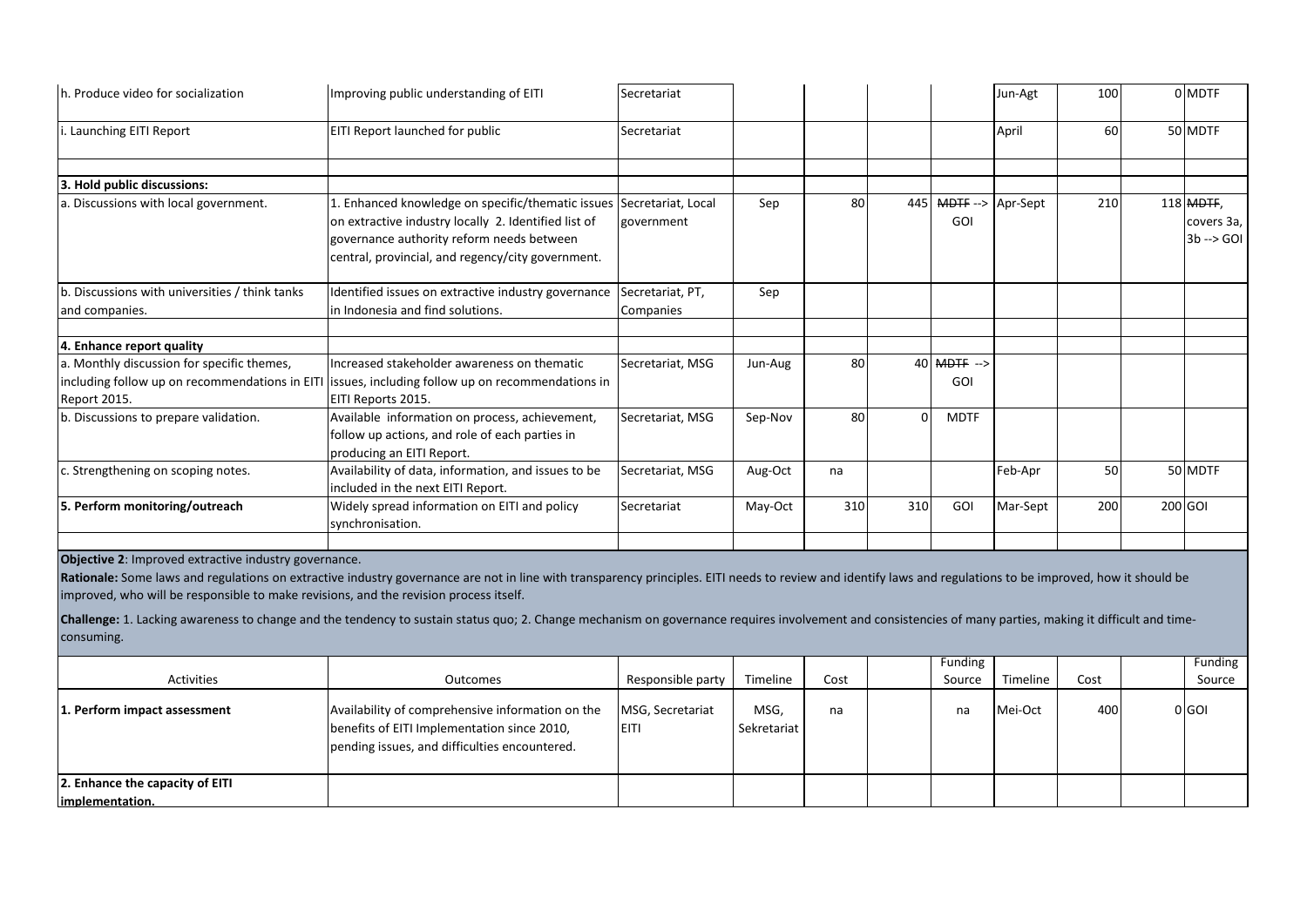| a. Discussions with universities / think tanks | Identification of issues and alternative solutions for Secretariat, PT, |                    | Sep      | 80     | 220      | <b>MDTF</b> |          |        |        |             |
|------------------------------------------------|-------------------------------------------------------------------------|--------------------|----------|--------|----------|-------------|----------|--------|--------|-------------|
| and companies                                  | extractive industry governance.                                         | Perusahaan         |          |        |          |             |          |        |        |             |
| b. EITI stakeholders training                  | Increased stakeholder's knowledge, concern, and                         | MSG, Secretariat   | May, Oct | na     | 440      | GOI         |          |        |        |             |
|                                                | participation in EITI issues.                                           | <b>EITI</b>        |          |        |          |             |          |        |        |             |
| c. Strengthening EITI database, including:     |                                                                         |                    |          |        |          |             |          |        |        |             |
| i. Developing EITI data portal                 | Ease of access to EITI data for any purposes.                           | WB, MSG,           | Jan-May  | $\ast$ |          | <b>WB</b>   |          | $\ast$ | ∗      | WB          |
|                                                |                                                                         | Secretariat        |          |        |          |             |          |        |        |             |
| ii. Database training for stakeholders         | Increased ability of stakeholders in accessing and                      | WB, MSG,           | July     | $\ast$ |          | <b>WB</b>   |          | $\ast$ | $\ast$ | <b>WB</b>   |
|                                                | interpreting EITI data.                                                 | Secretariat,       |          |        |          |             |          |        |        |             |
| iii. Enriching data scope and analysis         | Increased availability and analysis result of EITI                      | Secretariat        | Jun-Nov  | 10     | $\Omega$ | GOI         |          |        |        |             |
|                                                | data.                                                                   |                    |          |        |          |             |          |        |        |             |
| d. Attending seminars, conferences and         | Advanced participants' knowledge and insight. /                         | MSG, Secretariat   | Feb-Dec  | 544    | 544      | GOI         | Mar-Sept | 300    |        | 460 MDTF    |
| workshops                                      | Participants will gain advanced knowledge and                           |                    |          |        |          |             |          |        |        |             |
|                                                | insight.                                                                |                    |          |        |          |             |          |        |        |             |
| e. Encourage local government involvement in   | Enhanced local government's capacity on EITI /                          | MSG, Secretariat   | Jul-Nov  |        |          |             | Apr-Agt  | 60     |        | <b>MDTF</b> |
| EITI                                           | Local government will have reinforced capacity in                       |                    |          |        |          |             |          |        |        |             |
|                                                | EITI and strengthened coordination with national                        |                    |          |        |          |             |          |        |        |             |
|                                                | EITI Secretariat.                                                       |                    |          |        |          |             |          |        |        |             |
| f. Coord of BO Roadmap                         | Implementation of BO Roadmap in order to                                | MSG, BO Working    |          |        |          |             | Apr-Nov  | 100    |        | 80 WB       |
|                                                | disclose BO of extractive industries                                    | Group, Secretariat |          |        |          |             |          |        |        |             |
| g. Commodity Trading                           | implementation of commodity tading disclosure                           | MSG, EITI Int,     |          |        |          |             | Apr-Agt  | $**$   |        | EITI Int    |
|                                                | pilot report                                                            | Secretariat        |          |        |          |             |          |        |        |             |
| h. Capacity building for IUP                   | Boosted capacity of IUP holders. / IUP holders will                     | MSG, Secretariat   |          | na     |          |             |          |        |        |             |
|                                                | have more enhanced capacity in good governance                          |                    |          |        |          |             |          |        |        |             |
|                                                | practice                                                                |                    |          |        |          |             |          |        |        |             |
| i. Awarding "good performance and              | Companies and related government institutions                           | MSG, Secretariat   |          | na     |          |             | Feb-Nov  | 50     |        | 0 MDTF      |
| commitment label" to companies and             | will have more concern and increased                                    |                    |          |        |          |             |          |        |        |             |
| government institutions                        | participation.                                                          |                    |          |        |          |             |          |        |        |             |
| 3. Review of laws and regulations related to   | Identification of regulations which needs                               | MEMR,              | Jun-Oct  | 20     | $\Omega$ | GOI         | Jul-Sep  | 40     |        | 72 GOI      |
| <b>EITI</b>                                    | improvement, points of improvement, responsible                         | Coordinating       |          |        |          |             |          |        |        |             |
|                                                | parties in revising/improving them, and mechanism                       | Ministry of        |          |        |          |             |          |        |        |             |
|                                                | process for revisions.                                                  | Economy, MSG,      |          |        |          |             |          |        |        |             |
|                                                |                                                                         | Secretariat        |          |        |          |             |          |        |        |             |
|                                                |                                                                         |                    |          |        |          |             |          |        |        |             |

**Objective 3**: Intensified development of extractive industries through increased investment, employment, and national added values.

Rationale: Indonesia's vast natural resource has yet been optimally used for national interest. Therefore, policy reform is needed to intensify development on extractive industry through increased investment, employment, and added values to better serve our national interest.

**Challenge**: 1. Governance needs more improvements; 2. limited national capabilities in terms of capital, technology, and human resources; 3. Too much reliance on developed countries.